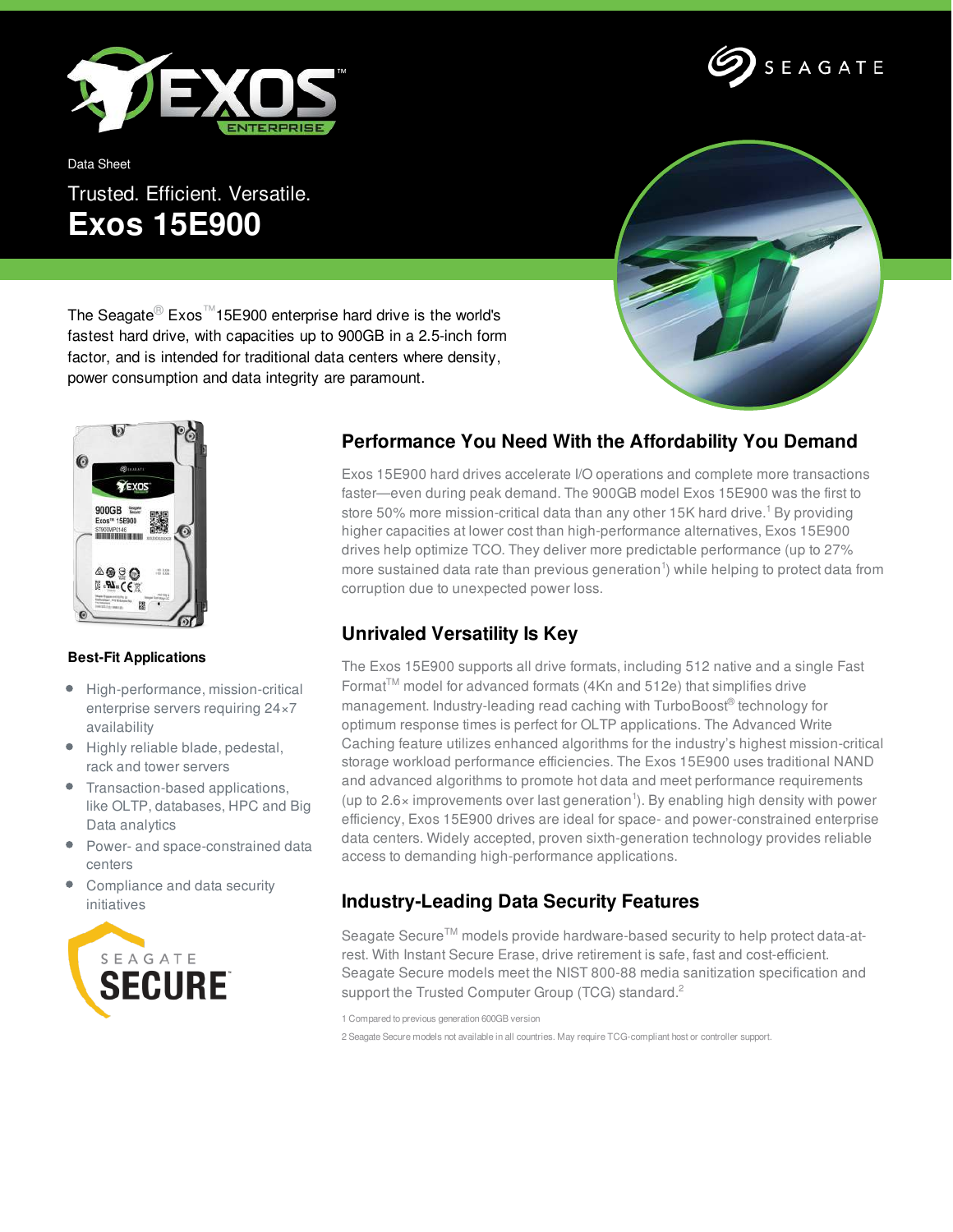



| Specifications                                                   |                                | 512 Native                     |                                |
|------------------------------------------------------------------|--------------------------------|--------------------------------|--------------------------------|
| Capacity                                                         | 900GB                          | 600GB                          | 300GB                          |
| Standard Model                                                   | ST900MP0006                    | ST600MP0006                    | ST300MP0006                    |
| Seagate Secure <sup>™</sup> Model (SED) <sup>1,2</sup>           | ST900MP0016                    | ST600MP0016                    | ST300MP0016                    |
| Seagate Secure FIPS 140-2/Common Criteria Model <sup>1,2,3</sup> | ST900MP0126                    | ST600MP0026                    | $\overline{\phantom{0}}$       |
| Performance                                                      |                                |                                |                                |
| Average Latency (ms)                                             | 2.0                            | 2.0                            | 2.0                            |
| Sustained Transfer Rate (Outer to Inner Diameter, MB/s)          | 300 to 210                     | 300 to 210                     | 300 to 210                     |
| Mixed Workload Performance (at 5ms)                              | 405                            | 425                            | 445                            |
| Max. Instantaneous Transfer Rate (SAS dual port) MB/s            | 2400                           | 2400                           | 2400                           |
| Cache, Multisegmented (MB)                                       | 256                            | 256                            | 256                            |
| Interface                                                        | 12 Gb/s SAS                    | 12 Gb/s SAS                    | 12 Gb/s SAS                    |
| Intelligent NAND Endurance Management                            | No                             | No                             | No                             |
| Features                                                         |                                |                                |                                |
| <b>Fast-Format Models</b>                                        | No                             | No                             | No                             |
| TurboBoost <sup>®</sup> Enhanced Read Caching                    | No                             | No                             | No                             |
| <b>Advanced Write Caching</b>                                    | Yes                            | Yes                            | Yes                            |
| Low Halogen                                                      | Yes                            | Yes                            | Yes                            |
| PowerChoice™ Idle Power Technology                               | Yes                            | Yes                            | Yes                            |
| Hot Plug Support                                                 | Yes                            | Yes                            | Yes                            |
| Organic Solderability Preservative                               | Yes                            | Yes                            | Yes                            |
| Digital Sensors for Humidity                                     | Yes                            | Yes                            | Yes                            |
| Configuration/Reliability                                        |                                |                                |                                |
| Disks/Heads                                                      | 3/6                            | 2/4                            | 1/2                            |
| Nonrecoverable Read Errors per Bits Read, Max                    | 1 per 10E16                    | 1 per 10E16                    | 1 per 10E16                    |
| Annualized Failure Rate (AFR)                                    | 0.44%                          | 0.44%                          | 0.44%                          |
| Limited Warranty (years) <sup>4</sup>                            | 5                              | 5                              | 5                              |
| Power Management                                                 |                                |                                |                                |
| Typical Op (A) +5V/+12V                                          | 7.60                           | 7.20                           | 6.90                           |
| Average Idle Power (W)                                           | 5.70                           | 5.80                           | 4.70                           |
| Average Operating Power (W)                                      | 7.60W                          | 7.20W                          | 6.90W                          |
| Environmental                                                    |                                |                                |                                |
| Ambient Temperature, Operating (C°)                              | $5^{\circ}$ C - $55^{\circ}$ C | $5^{\circ}$ C – $55^{\circ}$ C | $5^{\circ}$ C - $55^{\circ}$ C |
| Ambient Temperature, Nonoperating (C°)                           | $-40\degree C - 70\degree C$   | $-40\degree C - 70\degree C$   | $-40\degree C - 70\degree C$   |
| Temperature Change Rate/Hr, Max (°C)                             | 20                             | 20                             | 20                             |
| Relative Humidity, Noncondensing (max gradient 20%/hour)         | $5\% - 95\%$                   | $5% - 95%$                     | $5% - 95%$                     |
| Shock, Max. Operating: 11ms (Gs)                                 | 40                             | 40                             | 40                             |
| Shock, Max. Nonoperating: 2ms (Gs)                               | 400                            | 400                            | 400                            |
| Vibration, Operating: <400Hz (Gs)                                | 0.5                            | 0.5                            | 0.5                            |
| Vibration, Nonoperating: <500Hz (Gs)                             | 2.4                            | 2.4                            | 2.4                            |
| Physical                                                         |                                |                                |                                |
| Height (mm/in, max) <sup>5</sup>                                 | 15.00mm/0.591in                | 15.00mm/0.591in                | 15.00mm/0.591in                |
| Width (mm/in, max) $5$                                           | 69.85mm/2.750in                | 69.85mm/2.750in                | 69.85mm/2.750in                |
| Depth (mm/in, max) $5$                                           | 100.45mm/3.955in               | 100.45mm/3.955in               | 100.45mm/3.955in               |
| Weight (g/lb)                                                    | 230g/0.507lb                   | 230g/0.507lb                   | 225g/0.496lb                   |
| Carton Unit Quantity                                             | 40                             | 40                             | 40                             |
| Cartons per Pallet/Cartons per Layer                             | 60/10                          | 60/10                          | 60/10                          |

1 512 Emulation and 4K Native models will provide a higher level of performance in 4K-aligned systems. 4Kn/512e drives ship in 512 emulation mode but can be reformatted to 4Kn with Fast Format feature.

2 Seagate Secure Drives (SED) and FIPS 140-2 Validated drives are not available in all models or countries. May require TCG-Compliant host or controller support. In addition, some models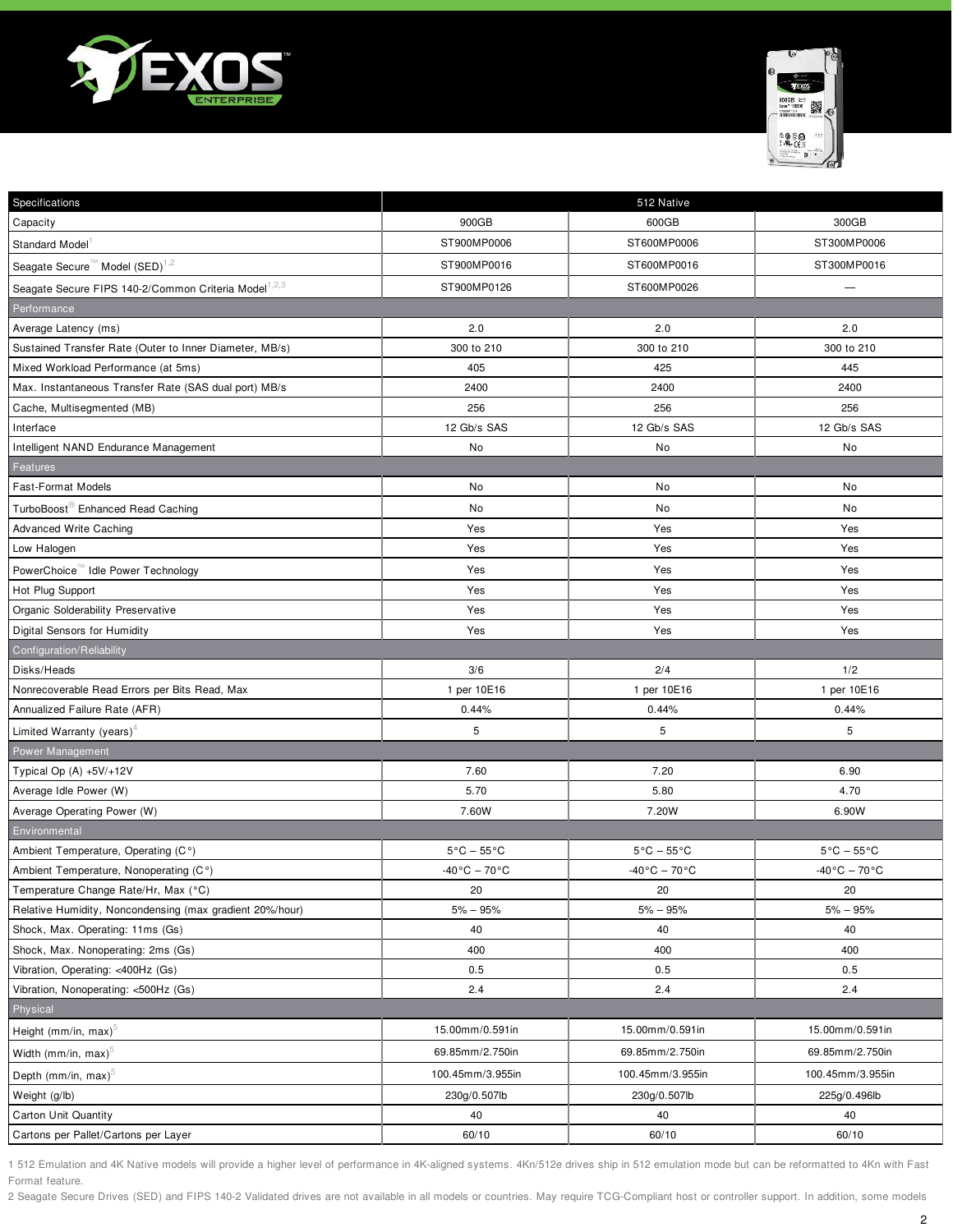require ordering through invoice SPA for channel customers. Contact your Seagate sales representative.

3 FIPS 140-2 in review. See FIPS 140-2 Level 2 Certificate at http://csrc.nist.gov/groups/STM/cmvp/validation.html

4 Warranty period is either 5 years or when the device reaches the Total TBW Over Warranty Period, whichever comes first.

5 The drive physical dimensions conform to the Small Form Factor Standard (SFF-8201) found at ww.sffcommittee.org. For connector-related dimensions, see SFF-8223.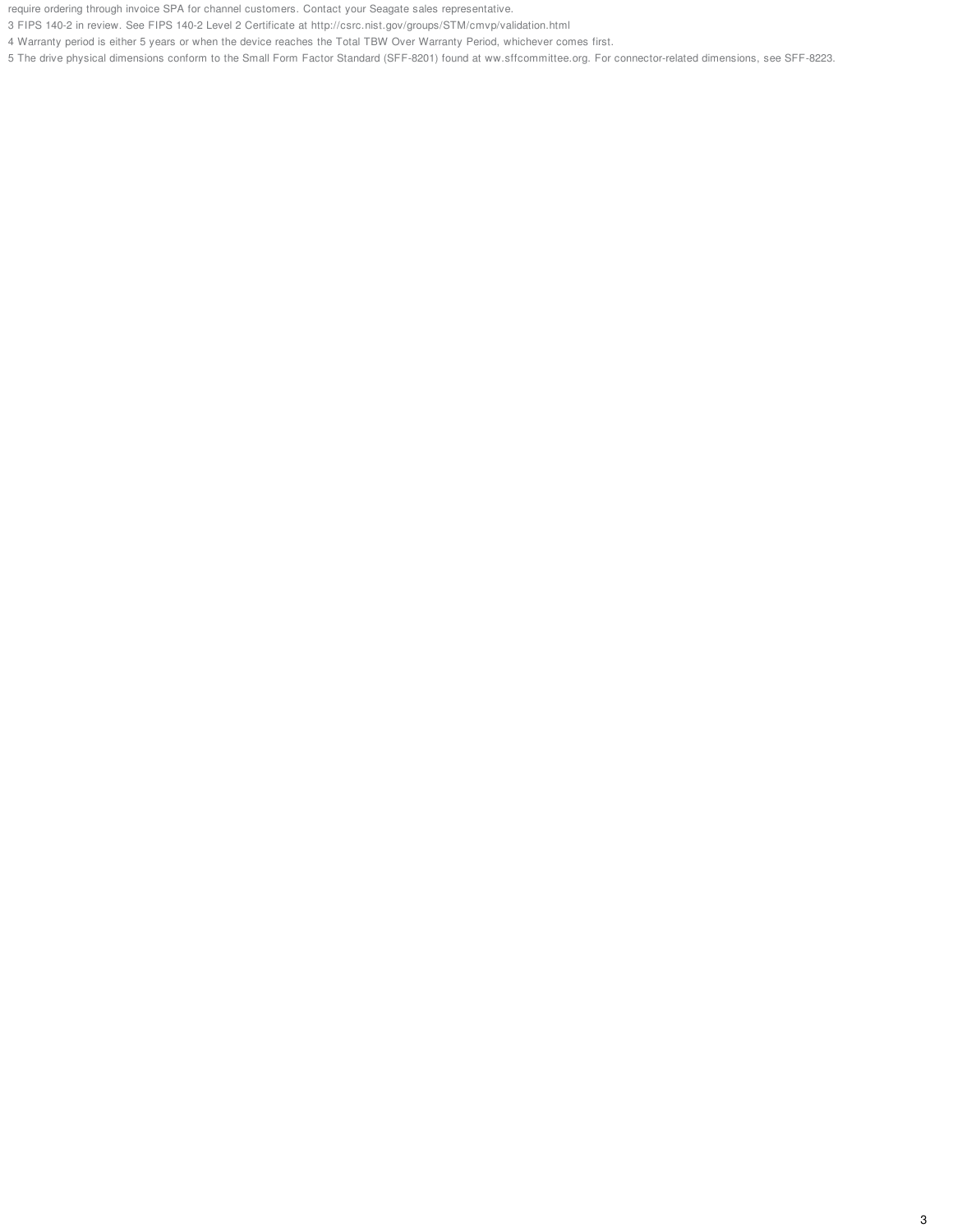



| Specifications                                                   |                                 | 4K Native / 512 Emulation      |                                |
|------------------------------------------------------------------|---------------------------------|--------------------------------|--------------------------------|
| Capacity                                                         | 900GB                           | 600GB                          | 300GB                          |
| Standard Model <sup>1</sup>                                      | ST900MP0146                     | ST600MP0136                    | ST300MP0106                    |
| Seagate Secure <sup>™</sup> Model (SED) <sup>1,2</sup>           | ST900MP0156                     | ST600MP0146                    | ST300MP0116                    |
| Seagate Secure FIPS 140-2/Common Criteria Model <sup>1,2,3</sup> | ST900MP0166                     | ST600MP0156                    |                                |
| Performance                                                      |                                 |                                |                                |
| Average Latency (ms)                                             | 2.0                             | 2.0                            | 2.0                            |
| Sustained Transfer Rate (Outer to Inner Diameter, MB/s)          | 315 to 215                      | 315 to 215                     | 315 to 215                     |
| Mixed Workload Performance (at 5ms)                              | 700                             | 800                            | 900                            |
| Max. Instantaneous Transfer Rate (SAS dual port) MB/s            | 2400                            | 2400                           | 2400                           |
| Cache, Multisegmented (MB)                                       | 256                             | 256                            | 256                            |
| Interface                                                        | 12 Gb/s SAS                     | 12 Gb/s SAS                    | 12 Gb/s SAS                    |
| Intelligent NAND Endurance Management                            | Yes                             | Yes                            | Yes                            |
| Features                                                         |                                 |                                |                                |
| <b>Fast-Format Models</b>                                        | Yes                             | Yes                            | Yes                            |
| TurboBoost® Enhanced Read Caching                                | Yes                             | Yes                            | Yes                            |
| <b>Advanced Write Caching</b>                                    | Yes                             | Yes                            | Yes                            |
| Low Halogen                                                      | Yes                             | Yes                            | Yes                            |
| PowerChoice™ Idle Power Technology                               | Yes                             | Yes                            | Yes                            |
| Hot Plug Support                                                 | Yes                             | Yes                            | Yes                            |
| Organic Solderability Preservative                               | Yes                             | Yes                            | Yes                            |
| Digital Sensors for Humidity                                     | Yes                             | Yes                            | Yes                            |
| Configuration/Reliability                                        |                                 |                                |                                |
| Disks/Heads                                                      | 3/6                             | 2/4                            | 1/2                            |
| Nonrecoverable Read Errors per Bits Read, Max                    | 1 per 10E16                     | 1 per 10E16                    | 1 per 10E16                    |
| Annualized Failure Rate (AFR)                                    | 0.44%                           | 0.44%                          | 0.44%                          |
| Limited Warranty (years) <sup>4</sup>                            | 5                               | 5                              | 5                              |
| Power Management                                                 |                                 |                                |                                |
| Typical Op (A) +5V/+12V                                          | 7.60                            | 7.20                           | 6.90                           |
| Average Idle Power (W)                                           | 5.70                            | 5.80                           | 4.70                           |
| Average Operating Power (W)                                      | 7.60W                           | 7.20W                          | 6.90W                          |
| Environmental                                                    |                                 |                                |                                |
| Ambient Temperature, Operating (C°)                              | $5^{\circ}$ C - $55^{\circ}$ C  | $5^{\circ}$ C – $55^{\circ}$ C | $5^{\circ}$ C - $55^{\circ}$ C |
| Ambient Temperature, Nonoperating (C°)                           | $-40\degree$ C – 70 $\degree$ C | $-40\degree C - 70\degree C$   | $-40\degree C - 70\degree C$   |
| Temperature Change Rate/Hr, Max (°C)                             | 20                              | 20                             | 20                             |
| Relative Humidity, Noncondensing (max gradient 20%/hour)         | $5\% - 95\%$                    | $5\% - 95\%$                   | $5% - 95%$                     |
| Shock, Max. Operating: 11ms (Gs)                                 | 40                              | 40                             | 40                             |
| Shock, Max. Nonoperating: 2ms (Gs)                               | 400                             | 400                            | 400                            |
| Vibration, Operating: <400Hz (Gs)                                | 0.5                             | 0.5                            | 0.5                            |
| Vibration, Nonoperating: <500Hz (Gs)                             | 2.4                             | 2.4                            | 2.4                            |
| Physical                                                         |                                 |                                |                                |
| Height (mm/in, max) $^5$                                         | 15.00mm/0.591in                 | 15.00mm/0.591in                | 15.00mm/0.591in                |
| Width (mm/in, max) $^{\circ}$                                    | 69.85mm/2.750in                 | 69.85mm/2.750in                | 69.85mm/2.750in                |
| Depth (mm/in, max) $5$                                           | 100.45mm/3.955in                | 100.45mm/3.955in               | 100.45mm/3.955in               |
| Weight (g/lb)                                                    | 230g/0.507lb                    | 230g/0.507lb                   | 225g/0.496lb                   |
| <b>Carton Unit Quantity</b>                                      | 40                              | 40                             | 40                             |
| Cartons per Pallet/Cartons per Layer                             | 60/10                           | 60/10                          | 60/10                          |

1 512 Emulation and 4K Native models will provide a higher level of performance in 4K-aligned systems. 4Kn/512e drives ship in 512 emulation mode but can be reformatted to 4Kn with Fast Format feature.

2 Seagate Secure Drives (SED) and FIPS 140-2 Validated drives are not available in all models or countries. May require TCG-Compliant host or controller support. In addition, some models